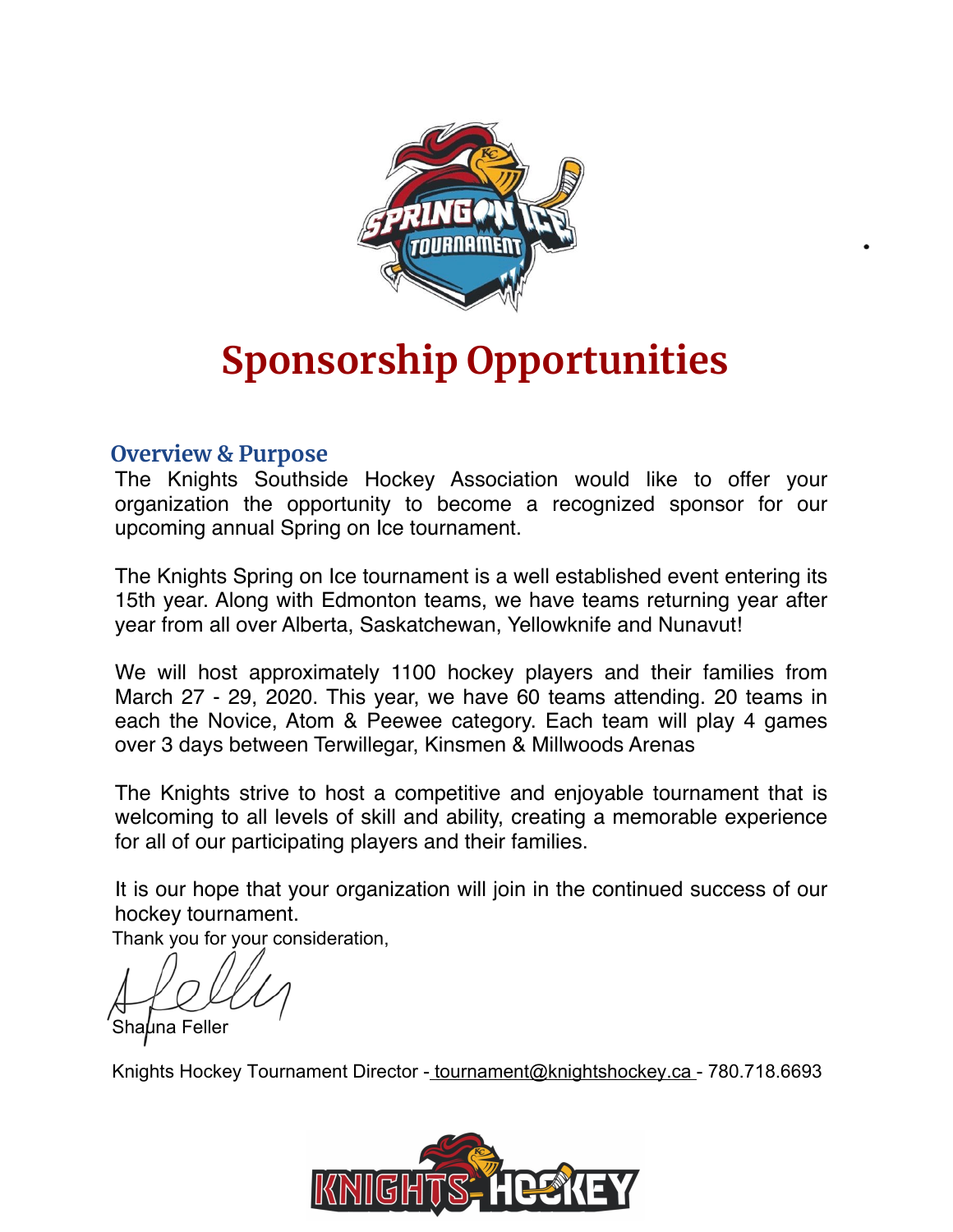# **Levels Of Sponsorship**

Platinum Sponsor - \$2000.00

Gold Sponsor - \$1000.00

Silver Sponsor - \$500.00

Bronze - \$300.00

Friends & Family Dedication - \$150.00

### **What Is In It For You? Levels Of Sponsorship**

| Features                                                                                                                                       | Platinum | Gold   | Silver | <b>Bronze</b> | Dedication |
|------------------------------------------------------------------------------------------------------------------------------------------------|----------|--------|--------|---------------|------------|
|                                                                                                                                                | \$2000   | \$1000 | \$500  | \$300         | \$150      |
| <b>Knights Helmet Sticker</b><br>Knights players will wear a helmet sticker with your<br>company logo                                          |          |        |        |               |            |
| <b>Website Thank You</b><br>Your company logo and a link to your website will<br>be on our tournament website recognizing your<br>contribution |          |        |        |               |            |
| <b>Medal Presentation</b><br>A representative from your company will be on the<br>ice presenting medals to winning teams                       |          |        |        |               |            |
| <b>Divisional Group Naming</b><br>Have a division/group named for your company                                                                 |          |        |        |               |            |
| <b>Company Logo On Tournament Shirt</b>                                                                                                        |          |        |        |               |            |
| <b>Invitation To Our Appreciation Dinner</b><br>Dinner for 2 at our banquet in April                                                           |          |        |        |               |            |
| <b>Add to Players "Swag Bags"</b><br>Add an item or promotional material to the<br>players gift bags (1000)                                    |          |        |        |               |            |
| <b>Table at Terwillegar Arena</b><br>Promote your company with a table<br>(activity, promo items, giveaways, etc)                              |          |        |        |               |            |